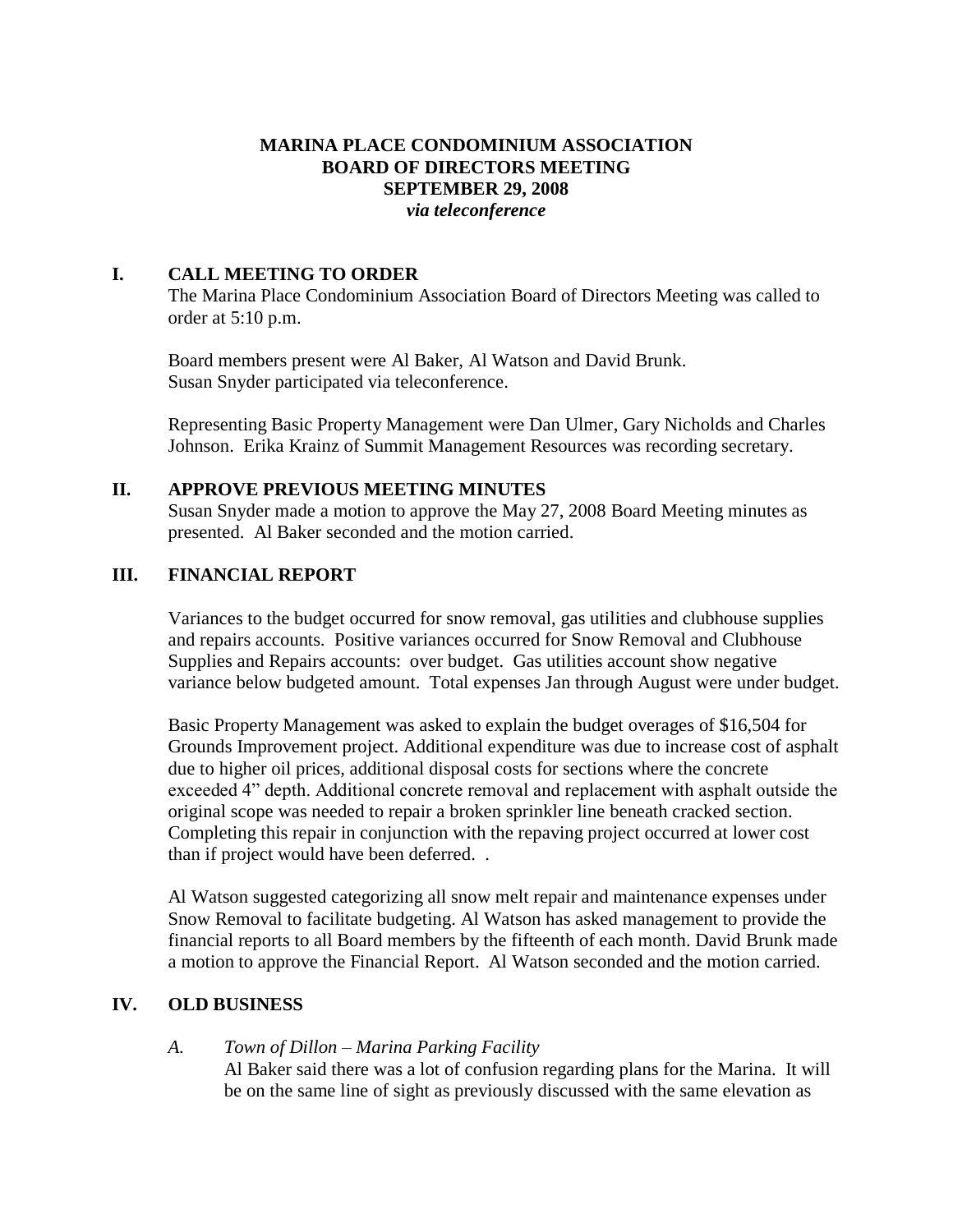currently exists. An elevator tower could obstruct the view but it would only be about 8' tall. There are plans to add about 20' x 20' of storage. There is some support for a restaurant but it is not in the agenda per the Town Manager. The Town Manager has agreed to attend the Annual Meeting to make a thirty minute presentation, including a question and answer session. The Board agreed to give him thirty minutes. He will be asked to provide an update on all Dillon projects.

### *B. Roof Improvements for 2009*

Some roof improvements scheduled for 2010 need to be moved forward to 2009. Improvements will include replacement of the center section of Building 4 that has been repaired numerous times. The estimated cost is about \$35,000. The Board is still completing design review of balcony railings and will defer this project until a later date. The funds for this project will be used to offset the roofing expenditures that will occur in 2009 instead of 2010. This project can be deferred and is more cost effective if replacement of railings on all buildings are completed simultaneously.

### *C. Chimney Cleaning and Billing Process*

Owners with gas inserts are not required to have an annual inspection. The Board was considering requiring owners with wood fireplaces to pay for their inspections, but since only 1/3 of the owners currently have gas inserts, the Board agreed not to change the current system until over 50% of the owners have gas inserts.

# **V. NEW BUSINESS**

#### *A. Bike Storage*

Al Baker said there was a problem with owner items being stored under the stairwells. The presence of bikes and children's toys under the stairwells is interfering with the ability to safely and adequately clean and maintain this area of the property. The Board discussed various storage options including size, configuration, and location of these racks which presented additional concerns beyond just the storage situation. Susan Snyder felt these options required further review. The Board agreed to further evaluate some of these options and table the issue until next spring / early summer.

# *B. Trim Trees Next to Buildings*

Some tree branches are rubbing against all Buildings and removing the building paint. The Board agreed to have the trees trimmed on the building side. Charles Johnson will arrange this.

# *C. Potential New Board Member* All Board seats are currently filled so the Board will review this issue next spring.